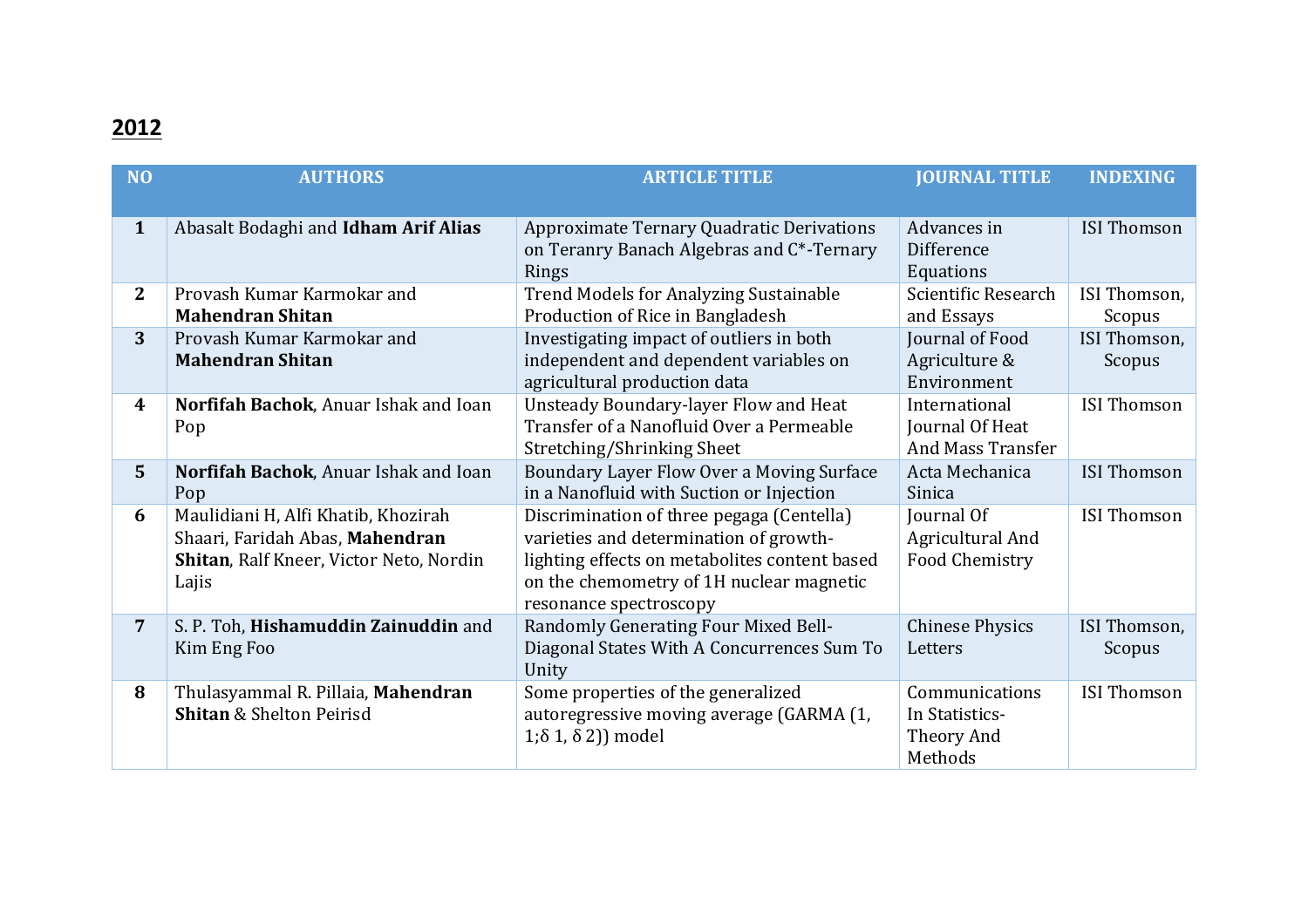| 9  | Norfifah Bachok, Anuar Ishak and Ioan<br>Pop                                                            | Flow and Heat Transfer Characteristics on a<br>Moving Plate in a Nanofluid                                                                          | International<br>Journal Of Heat<br><b>And Mass Transfer</b> | ISI Thomson,<br>Scopus |
|----|---------------------------------------------------------------------------------------------------------|-----------------------------------------------------------------------------------------------------------------------------------------------------|--------------------------------------------------------------|------------------------|
| 10 | Abdul Majid, Z., Mokhtar, N.Z.<br>,Suleiman, M.                                                         | Direct two-point block one-step method for<br>solving general second-order ordinary<br>differential equations                                       | Mathematical<br>Problems in<br>Engineering                   | ISI Thomson,<br>Scopus |
| 11 | Al-Surmi, I., Othman, M., Mohd Ali, B.                                                                  | Mobility management for IP-based next<br>generation mobile networks: Review,<br>challenge and perspective                                           | Journal of Network<br>and Computer<br>Applications           | ISI Thomson,<br>Scopus |
| 12 | Mohamed Faris Laham, Ishtrinayagy S.<br>Krishnarajah & Jamilah Mohd Shariff                             | <b>Fish Harvesting Management Strategies Using</b><br>Logistic Growth Model                                                                         | Sains Malaysiana                                             | ISI Thomson,<br>Scopus |
| 13 | Nor Ain Azeany Mohd Nasir, Zarina Bibi<br>Ibrahim, Khairil Iskandar Othman &<br><b>Mohamed Suleiman</b> | Numerical Solution of First Order Stiff<br>Ordinary Differential Equations using Fifth<br>Order Block Backward Differentiation<br>Formulas          | Sains Malaysiana                                             | ISI Thomson,<br>Scopus |
| 14 | Kaveh Kiani, Jayanthi Arasan &<br><b>Habshah Midi</b>                                                   | Interval Estimations for Parameters of<br>Gompertz Model with Time-Dependent<br><b>Covariate and Right Censored Data</b>                            | Sains Malaysiana                                             | ISI Thomson,<br>Scopus |
| 15 | F. Samat, F. Ismail & M. Suleiman                                                                       | High Order Explicit Hybrid Methods for<br>Solving Second-Order Ordinary Differential<br>Equations                                                   | Sains Malaysiana                                             | ISI Thomson,<br>Scopus |
| 16 | Sohel Rana, Habshah Midi and A. H. M. R.<br>Imon                                                        | Robust wild bootstrap for stabilizing the<br>variance of parameter estimates in<br>heteroscedastic regression models in the<br>presence of outliers | Mathematical<br>Problems in<br>Engineering                   | ISI Thomson,<br>Scopus |
| 17 | Abasalt Bodaghi, Idham Arif Alias and<br>Mohamad Hosein Ghahramani                                      | <b>Ulams Stability of a Functional Equation</b>                                                                                                     | Abstract and<br><b>Applied Analysis</b>                      | <b>ISI Thomson</b>     |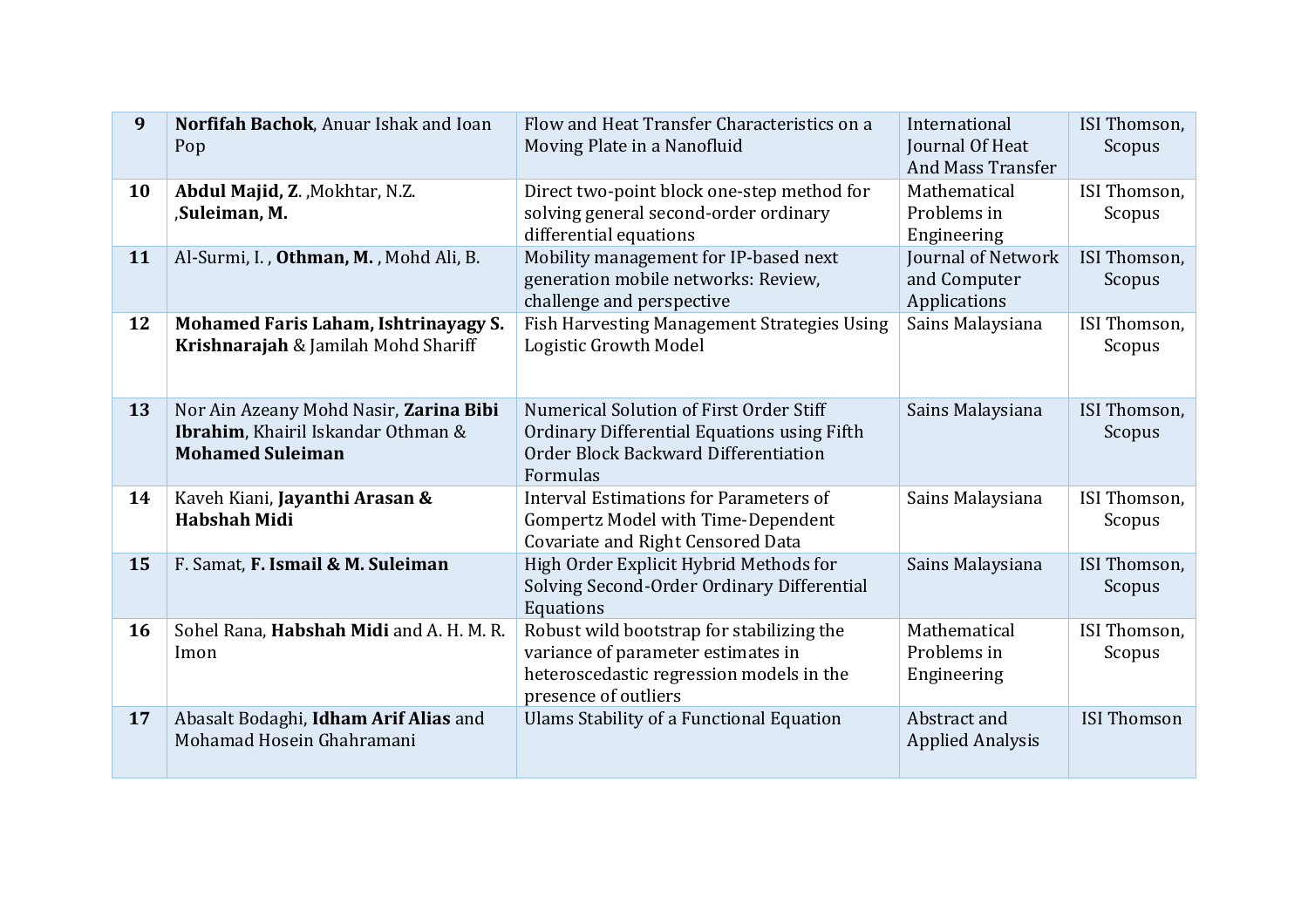| 18 | Provash Kumar Karmokar and<br><b>Mahendran Shitan</b>                | <b>Computation Of Extreme-Value Parameters</b><br>And Inference By Approximation Covariance<br>Technique                                                                                                         | Pakistan Journal<br><b>Of Statistics</b>                                          | <b>ISI Thomson</b>     |
|----|----------------------------------------------------------------------|------------------------------------------------------------------------------------------------------------------------------------------------------------------------------------------------------------------|-----------------------------------------------------------------------------------|------------------------|
| 19 | Mahendran Shitan, Lai Choo Heng & A.<br>R. Padmanabhan               | A new adaptive test for paired data for small<br>to moderate sample sizes                                                                                                                                        | Journal of<br>Statistical<br>Computation and<br>Simulation                        | <b>ISI Thomson</b>     |
| 20 | Rakhimov, A., Ahmedov, A., Zainuddin,<br>Н.                          | On the spectral expansions of distributions<br>connected with Schrdinger operators                                                                                                                               | Applied<br>Mathematics<br>Letters                                                 | ISI Thomson,<br>Scopus |
| 21 | Soleimani, H., Abbas, Z., Yahya, N.,<br>Soleimani, H., Ghotbi, M.Y.  | Determination of complex permittivity and<br>permeability of lanthanum iron garnet filled<br>PVDF-polymer composite using rectangular<br>waveguide and Nicholson-Ross-Weir (NRW)<br>method at X-band frequencies | Measurement:<br>Journal of the<br>International<br>Measurement<br>Confederation   | ISI Thomson,<br>Scopus |
| 22 | Siraj-Ud-Doulah, M., Rana, S., Midi, H.,<br>Rahmatullah Imon, A.H.M. | New robust tests for the detection of arch<br>effect                                                                                                                                                             | Economic<br>Computation and<br>Economic<br>Cybernetics<br>Studies and<br>Research | ISI Thomson,<br>Scopus |
| 23 | Abas, A., Halim, S.A., Talib, Z.A., Wahab,<br>Z.A.                   | A simple automated system for hall effect<br>measurements                                                                                                                                                        | Sains Malaysiana                                                                  | ISI Thomson,<br>Scopus |
| 24 | Majid, Z.A., Azmi, N.A., Suleiman, M.,<br>Ibrahaim, Z.B.             | Solving directly general third order ordinary<br>differential equations using two-point four<br>step block method                                                                                                | Sains Malaysiana                                                                  | ISI Thomson,<br>Scopus |
| 25 | Nazif, H., Lee, L.S.                                                 | Optimised crossover genetic algorithm for<br>capacitated vehicle routing problem                                                                                                                                 | Applied<br>Mathematical<br>Modelling                                              | ISI Thomson,<br>Scopus |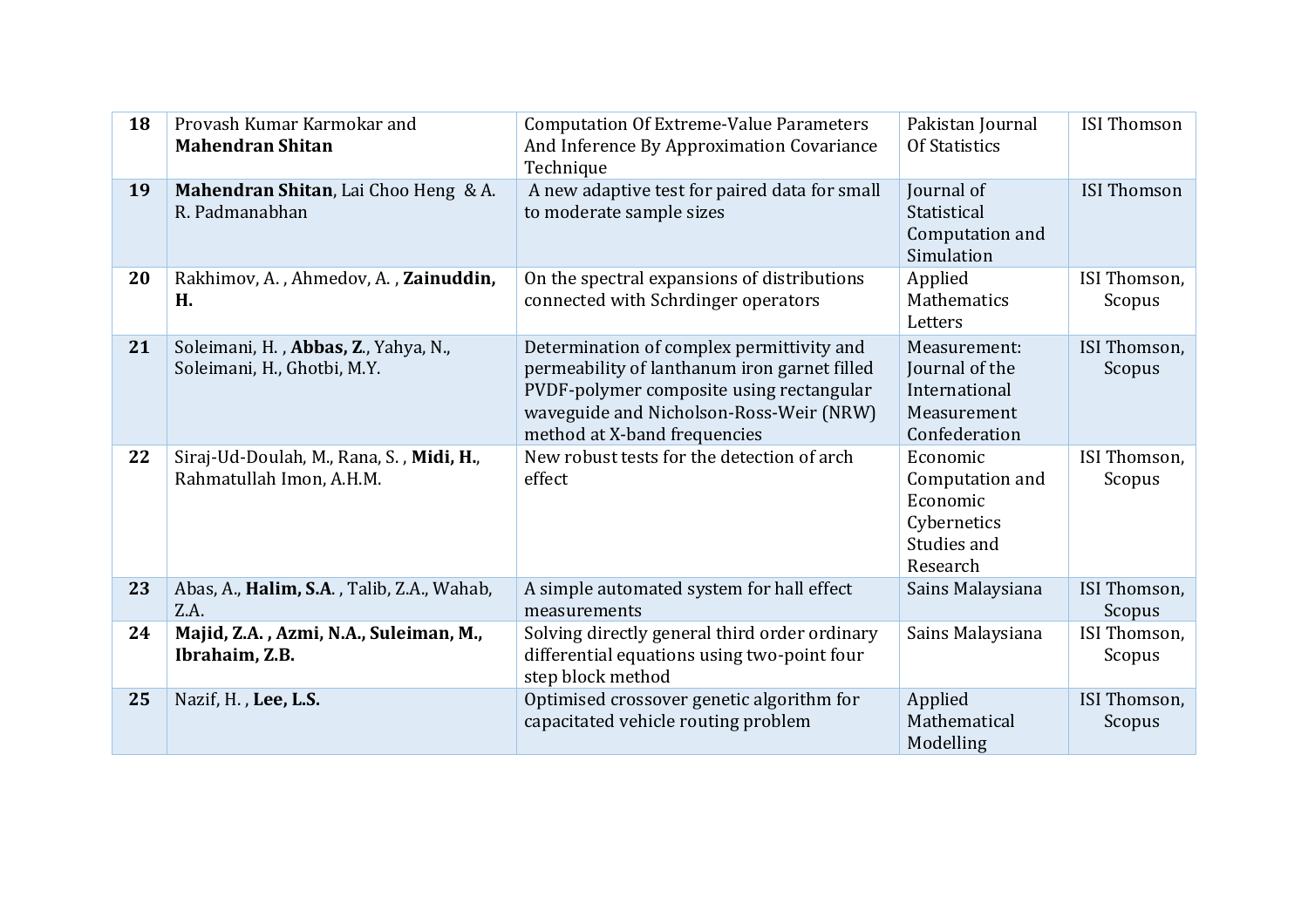| 26 | Waziri, M.Y., Leong, W.J., Mamat, M.                                                            | A two-step matrix-free secant method for<br>solving large-scale systems of nonlinear<br>equations  | Journal of Applied<br>Mathematics                                              | ISI Thomson,<br>Scopus |
|----|-------------------------------------------------------------------------------------------------|----------------------------------------------------------------------------------------------------|--------------------------------------------------------------------------------|------------------------|
| 27 | Ibragimov, G.I., Salimi, M., Amini, M.                                                          | Evasion from many pursuers in simple<br>motion differential game with integral<br>constraints      | European Journal<br>of Operational<br>Research                                 | ISI Thomson,<br>Scopus |
| 28 | Kiliçman, A., Eltayeb, H.                                                                       | Note on partial differential equations with<br>non-constant coefficients and convolution<br>method | Applied<br>Mathematics and<br>Information<br>Sciences                          | ISI Thomson,<br>Scopus |
| 29 | Roslan, H., Ameen, A.S., Peng, Y.H.,<br>Zhao, H.X.                                              | Chromaticity of complete 6-partite graphs<br>with certain star or matching deleted                 | Bulletin of the<br>Malaysian<br>Mathematical<br><b>Sciences Society</b>        | ISI Thomson,<br>Scopus |
| 30 | S. Mehrkanoon, Z.A. Majid, M. Suleiman,<br>K.I. Othman and Z.B. Ibrahim                         | 3-Point Implicit Block Multistep Method for<br>the Solution of First Order ODEs                    | Bulletin of the<br>Malaysian<br>Mathematical<br><b>Sciences Society</b>        | ISI Thomson,<br>Scopus |
| 31 | Chaharborj, S.S., Sadat Kiai, S.M., Abu<br>Bakar, M.R., Ziaeian, I., Fudziah, I.                | A new impulsional potential for a Paul ion<br>trap                                                 | International<br>Journal of Mass<br>Spectrometry                               | ISI Thomson,<br>Scopus |
| 32 | Seddighi Chaharborj S, Phang PS, Sadat<br>Kiai SM, Majid ZA, Abu Bakar MR,<br><b>Fudziah I.</b> | Study of a quadrupole ion trap with damping<br>force by the two-point one block method             | Rapid<br>Communications<br>in Mass<br>Spectrometry                             | ISI Thomson,<br>Scopus |
| 33 | Isamiddin S. Rakhimov and Kamel A.<br><b>Mohd. Atan</b>                                         | On Contractions and Invariants of Leibniz<br>Algebras                                              | <b>Bulletin of the</b><br>Malaysian<br>Mathematical<br><b>Sciences Society</b> | ISI Thomson,<br>Scopus |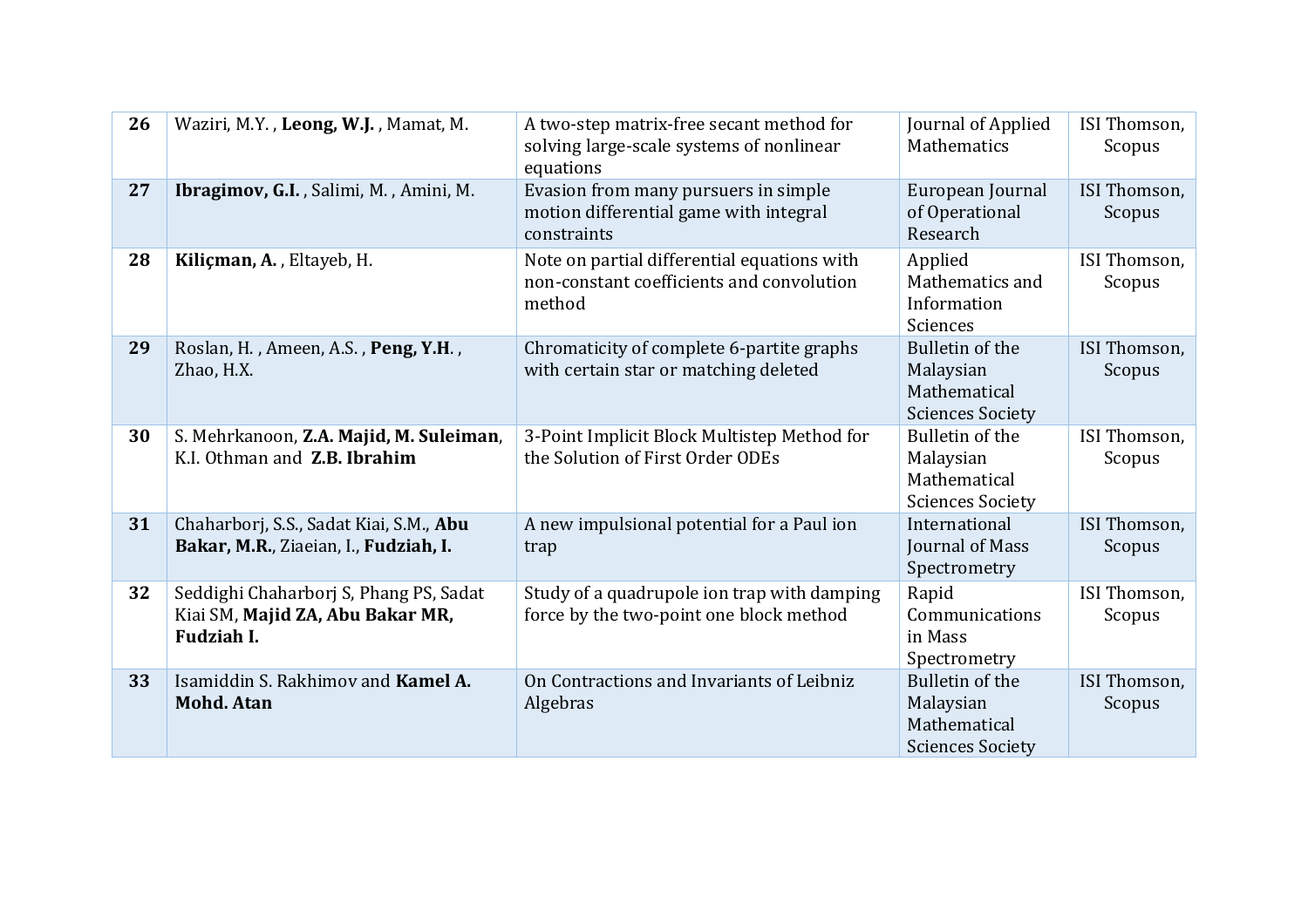| 34 | Md. Anowar Hossain, Rohani Ahmad<br><b>Tarmizi</b>                               | Gender-Related Effects of Group Learning on<br>Mathematics Achievement among the Rural<br><b>Secondary Students</b>                               | Eurasian Journal<br>of Educational<br>Research            | ISI Thomson,<br>Scopus |
|----|----------------------------------------------------------------------------------|---------------------------------------------------------------------------------------------------------------------------------------------------|-----------------------------------------------------------|------------------------|
| 35 | Alireza Ghodsi, Mahendran Shitan, and<br>Hassan S.Bakouch                        | A First-Order Spatial Integer-Valued<br>Autoregressive SINAR(1,1) Model                                                                           | Communications<br>In Statistics-<br>Theory And<br>Methods | <b>ISI Thomson</b>     |
| 36 | Mogaibel, H.A., Othman, M.,<br>Subramaniam, S., Asilah Wati Abdul<br>Hamid, N.   | On-demand channel reservation scheme for<br>common traffic in wireless mesh networks                                                              | Journal of Network<br>and Computer<br>Applications        | ISI Thomson,<br>Scopus |
| 37 | Abazari, R., Kilicman, A.                                                        | Solution of second-order IVP and BVP of<br>matrix differential models using matrix DTM                                                            | Abstract and<br><b>Applied Analysis</b>                   | ISI Thomson,<br>Scopus |
| 38 | Hamid, R.A., Wan Zaimi, W.M.K.A.,<br>Arifin, N.M., Bakar, N.A.A., Bidin, B.      | Thermal diffusion and diffusion thermo<br>effects on MHD thermosolutal Marangoni<br>convection boundary layer flow over a<br>permeable surface    | Journal of Applied<br>Mathematics                         | ISI Thomson,<br>Scopus |
| 39 | Kadem, A., Kilicman, A.                                                          | The approximate solution of fractional<br>fredholm integrodifferential equations by<br>variational iteration and homotopy<br>perturbation methods | Abstract and<br><b>Applied Analysis</b>                   | ISI Thomson,<br>Scopus |
| 40 | Rakhimov, I.S., Rikhsiboev, I.M.,<br>Khudoyberdiyev, A.K., Karimjanov, I.A.      | Description of some classes of Leibniz<br>algebras                                                                                                | Linear Algebra and<br>Its Applications                    | Scopus, ISI<br>Thomson |
| 41 | Soleimani, H., Abbas, Z., Yahya, N.,<br>Soleimani, H., Ghotbi, M.Y.              | Microwave characterization of lanthanum<br>iron garnet-filled PVDF-polymer composite<br>using rectangular waveguide at X-band<br>frequency        | Journal of<br>Composite<br>Materials                      | ISI Thomson,<br>Scopus |
| 42 | Chahrborj, S.S., Sadat Kiai, S.M., Abu<br>Bakar, M.R., Ziaeian, I., Gheisari, Y. | Homotopy analysis method to study a<br>quadrupole mass filter                                                                                     | Journal of Mass<br>Spectrometry                           | ISI Thomson,<br>Scopus |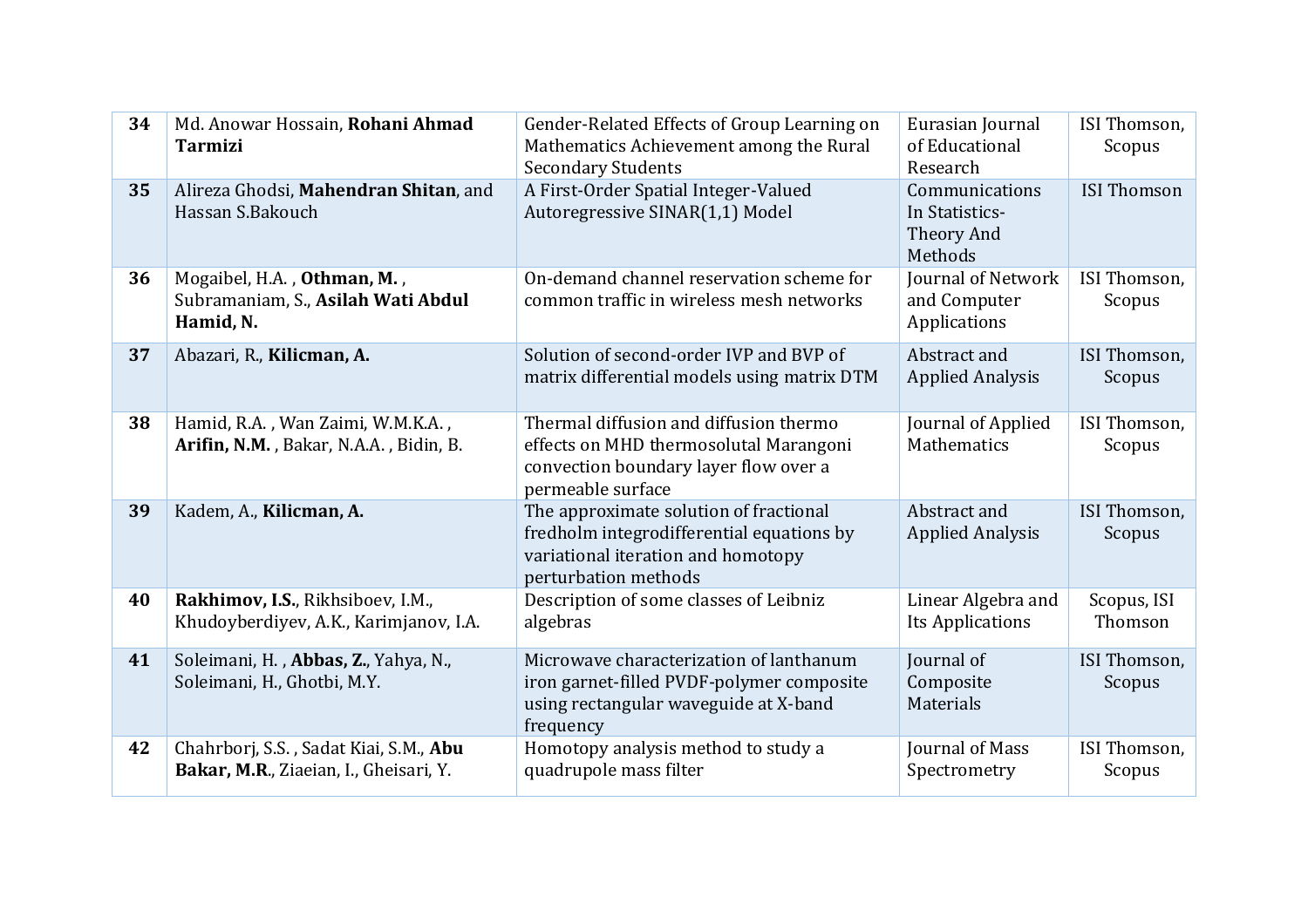| 43 | You, K.Y., Salleh, J., Abd Malek, M.F.,<br>Abbas, Z., Ee Meng, C., Kim Yee, L. | Modeling of coaxial slot waveguides using<br>analytical and numerical approaches:<br>Revisited                          | International<br>Journal of<br>Antennas and<br>Propagation | ISI Thomson,<br>Scopus |
|----|--------------------------------------------------------------------------------|-------------------------------------------------------------------------------------------------------------------------|------------------------------------------------------------|------------------------|
| 44 | Jalali Varnamkhasti, M., Lee, L.S.                                             | A fuzzy genetic algorithm based on binary<br>encoding for solving multidimensional<br>knapsack problems                 | Journal of Applied<br>Mathematics                          | ISI Thomson,<br>Scopus |
| 45 | Yeow, Y.K., Abbas, Z.                                                          | Fringing field correction of admittance model<br>for open-ended coaxial sensor                                          | <b>IEEE Sensors</b><br>Journal                             | ISI Thomson,<br>Scopus |
| 46 | Barjini, H., Othman, M., Ibrahim, H.,<br>Udzir, N.I.                           | Shortcoming, problems and analytical<br>comparison for flooding-based search<br>techniques in unstructured P2P networks | Peer-to-Peer<br>Networking and<br>Applications             | ISI Thomson,<br>Scopus |
| 47 | Saeid Molladavoudi, Hishamuddin<br>Zainuddin, Chan Kar Tim                     | Jensen-Shannon Divergence and Non-linear<br><b>Quantum Dynamics</b>                                                     | Physics Letters A                                          | <b>ISI Thomson</b>     |
| 48 | Amirhashchi, H., Zainuddin, H., Pradhan,<br>A.                                 | Bianchi type-III cosmological model with<br>variable G and Λ-term in general relativity                                 | Romanian Journal<br>in Physics                             | ISI Thomson,<br>Scopus |
| 49 | Banerjee, S., Mukhopadhyay, S.,<br>Rondoni, L.                                 | Multi-image encryption based on<br>synchronization of chaotic lasers and iris<br>authentication                         | <b>Optics and Lasers</b><br>in Engineering                 | ISI Thomson,<br>Scopus |
| 50 | S Jeeva Sathya Theesar, Santo Banerjee<br>and P Balasubramaniam                | Adaptive synchronization in noise perturbed<br>chaotic systems                                                          | Physica Scripta                                            | <b>ISI Thomson</b>     |
| 51 | Banerjee, M., Banerjee, S.                                                     | Turing instabilities and spatio-temporal<br>chaos in ratio-dependent Holling-Tanner<br>model                            | Mathematical<br><b>Biosciences</b>                         | ISI Thomson,<br>Scopus |
| 52 | Seo Yoon Yang, Abasalt Bodaghi, and<br><b>Kamel Ariffin Mohd Atan</b>          | Approximate Cubic *-Derivations on Banach<br>*-Algebras                                                                 | Abstract and<br><b>Applied Analysis</b>                    | <b>ISI Thomson</b>     |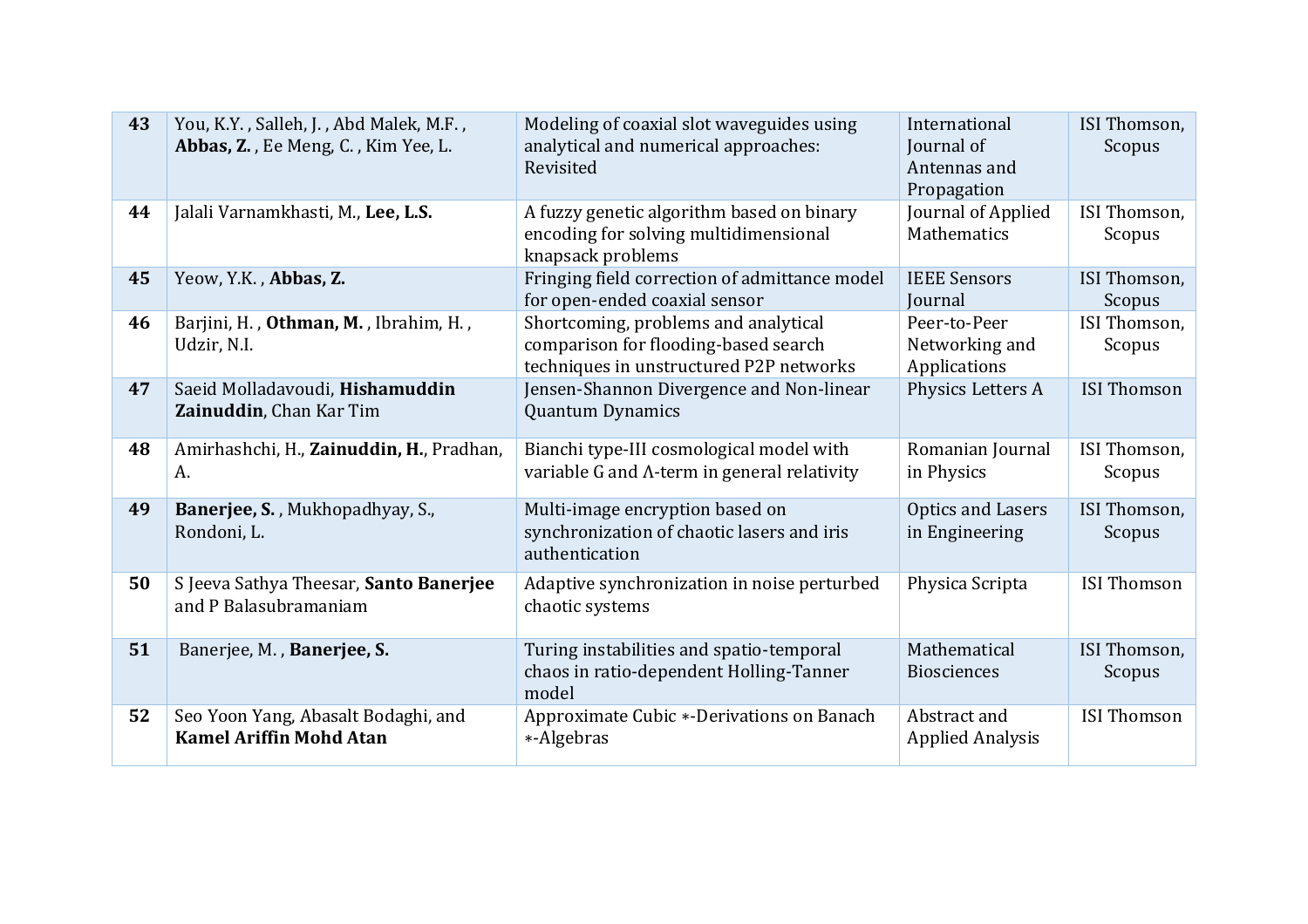| 53 | Mahdi Ebrahemzadeh, Noor Akma<br>Ibrahim, Abd. Aziz Jemain and Adem<br>Kilicman                                                                      | <b>Unbiased Estimation of Structural Parameters</b><br>in Crebility Models with Dependence Induced<br>by Common Effects                            | <b>Bulletin of</b><br>Malaysian<br>Mathematical<br><b>Science Society</b> | <b>ISI</b> Thomson     |
|----|------------------------------------------------------------------------------------------------------------------------------------------------------|----------------------------------------------------------------------------------------------------------------------------------------------------|---------------------------------------------------------------------------|------------------------|
| 54 | Md. Mamudur Rahman, Rifki Muhida, Md.<br>Sazzad Hossein Chowdhury, Henry<br>Setiyanto, Hishamuddin Zainuddin,<br>Azmi Bin Zakaria, and Hideaki Kasai | Theoretical Investigation of a Benzene-<br>Vanadium Multiple-Decked Sandwich Chain<br>on a Gold Surface                                            | Journal of<br>Computational and<br>Theoretical<br>Nanoscience             | <b>ISI Thomson</b>     |
| 55 | Rifki Muhida, Md. Mamudur Rahman, Md.<br>Sazzad Hossein Chowdhury, Henry<br>Setiyanto, Hishamuddin Zainuddin,<br>Azmi Bin Zakaria, and Hideaki Kasai | Theoretical Study of Atomic Level<br>Understanding of the Reactive Ion Etching<br>(RIE)                                                            | Journal of<br>Computational and<br>Theoretical<br>Nanoscience             | <b>ISI Thomson</b>     |
| 56 | Chris Bambey Guure, Noor Akma<br>Ibrahim, and Al Omanri Mohammed<br>Ahmed                                                                            | <b>Bayesian Estimation of Two-Parameter</b><br>Weibull Distribution Using Extension of<br>Jeffreys' Prior Information with Three Loss<br>Functions | Methematical<br>Problems in<br>Engineering                                | <b>ISI Thomson</b>     |
| 57 | Norfifiah Bachok, Anuar Ishak, Roslinda<br>Nazar, Ioan Pop                                                                                           | Ingham Problem for Free Convection Near a<br><b>Continously Moving Vertical Permeable Plate</b>                                                    | <b>IMA</b> Journal of<br>Applied<br>Mathematics                           | <b>ISI Thomson</b>     |
| 58 | Bachok, N., Ishak, A., Pop, I.                                                                                                                       | Boundary layer flow and heat transfer with<br>variable fluid properties on a moving flat<br>plate in a parallel free stream                        | Journal of Applied<br>Mathematics                                         | Scopus, ISI<br>Thomson |
| 59 | Ja'afaru, A.B., Ibragimov, G.                                                                                                                        | On some pursuit and evasion differential<br>game problems for an infinite number of first-<br>order differential equations                         | Journal of Applied<br>Mathematics                                         | Scopus, ISI<br>Thomson |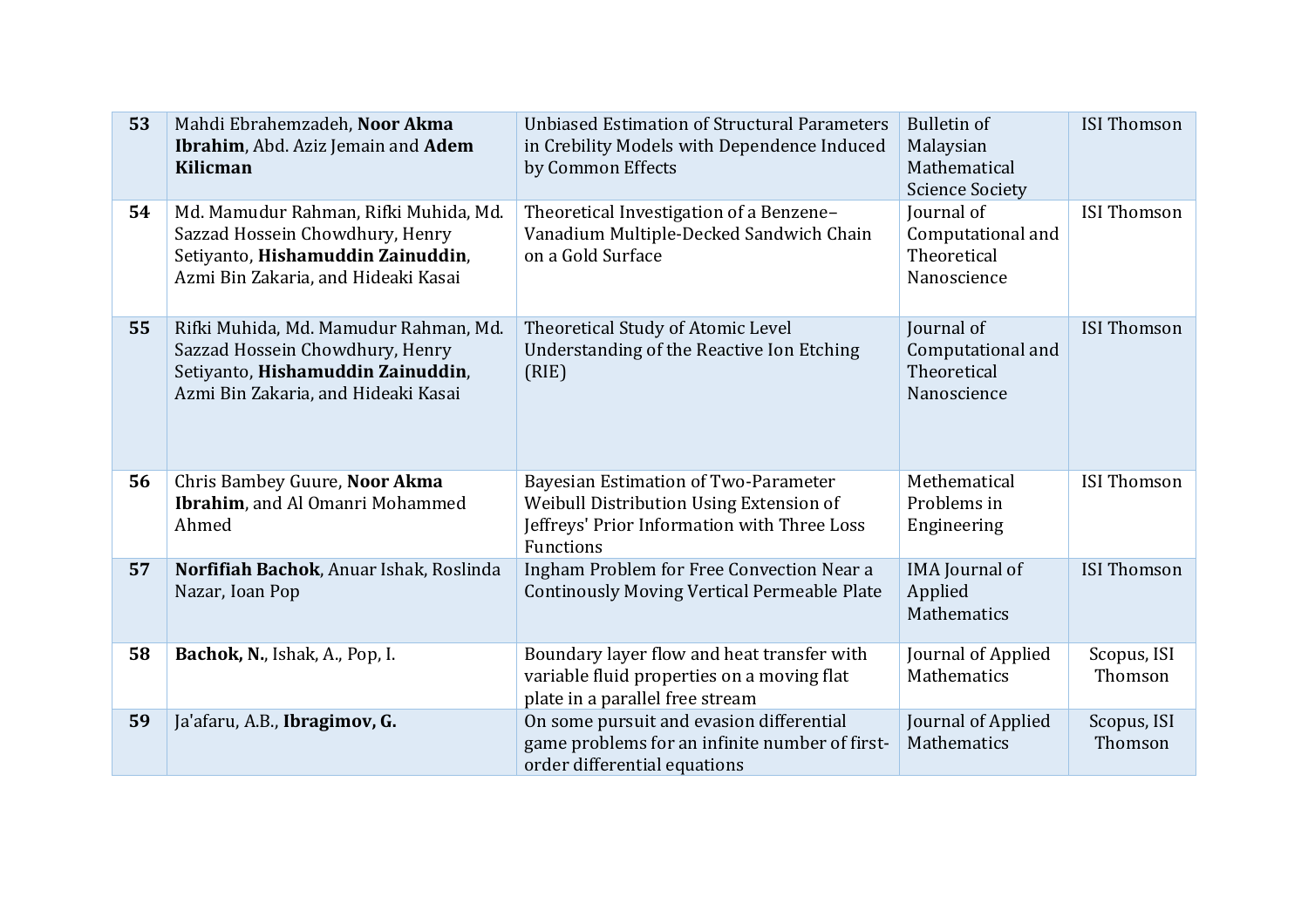| 60 | You, K.Y., Salleh, J., Abbas, Z.                                                                          | Effects of length and diameter of open-ended                                                                                                      | Radioengineering                                                        | Scopus, ISI            |
|----|-----------------------------------------------------------------------------------------------------------|---------------------------------------------------------------------------------------------------------------------------------------------------|-------------------------------------------------------------------------|------------------------|
|    |                                                                                                           | coaxial sensor on its reflection coefficient                                                                                                      |                                                                         | Thomson                |
| 61 | Shokripour, A., Othman, M., Ibrahim, H.,<br>Subramaniam, S.                                               | New method for scheduling heterogeneous<br>multi-installment systems                                                                              | <b>Future Generation</b><br><b>Computer Systems</b>                     | Scopus, ISI<br>Thomson |
| 62 | Ebrahimzadeh, M., Ibrahim, N.A., Jemain,<br>A.A., Kilicman, A.                                            | Unbiased estimation of structural parameters<br>in credibility models with dependence<br>induced by common effects                                | Bulletin of the<br>Malaysian<br>Mathematical<br><b>Sciences Society</b> | Scopus, ISI<br>Thomson |
| 63 | Rahman, M.M., Muhida, R., Chowdhury,<br>M.S.H., Setiyanto, H., Zainuddin, H.,<br>Zakaria, A.B., Kasai, H. | Theoretical investigation of a benzene-<br>vanadium multiple-decked sandwich chain on<br>a gold surface                                           | Journal of<br>Computational and<br>Theoretical<br>Nanoscience           | Scopus, ISI<br>Thomson |
| 64 | Leong, W.J., Farid, M., Hassan, M.A.                                                                      | Scaling on diagonal Quasi-Newton update for<br>large-scale unconstrained optimization                                                             | Bulletin of the<br>Malaysian<br>Mathematical<br><b>Sciences Society</b> | Scopus, ISI<br>Thomson |
| 65 | Suali, M., Nik Long, N.M.A., Ariffin, N.M.                                                                | Unsteady stagnation point flow and heat<br>transfer over a stretching/shrinking sheet<br>with suction or injection                                | Journal of Applied<br><b>Mathematics 2012</b>                           | Scopus, ISI<br>Thomson |
| 66 | Rana, S., Siraj-Ud-Doulah, M., Midi, H.,<br>Imon, A.H.M.R.                                                | Decile mean: A new robust measure of central<br>tendency                                                                                          | Chiang Mai Journal<br>of Science                                        | Scopus, ISI<br>Thomson |
| 67 | Ibrahim, Z.B., Othman, K.I., Suleiman, M.                                                                 | 2-point block predictor-corrector of<br>backward differentiation formulas for solving<br>second order ordinary differential equations<br>directly | Chiang Mai Journal<br>of Science                                        | Scopus, ISI<br>Thomson |
| 68 | Rabha W. Ibrahim and Adem Kilicman                                                                        | A note on the class of functions with bounded<br>turning                                                                                          | Abstract and<br><b>Applied Analysis</b>                                 | Scopus, ISI<br>Thomson |
| 69 | M MS Manuel, Adem Kılıçman, G BA<br>Xavier, R Pugalarasu and DS Dilip                                     | On the solutions of second order generalized<br>difference equations                                                                              | Advances in<br>Difference<br>Equations                                  | <b>ISI Thomson</b>     |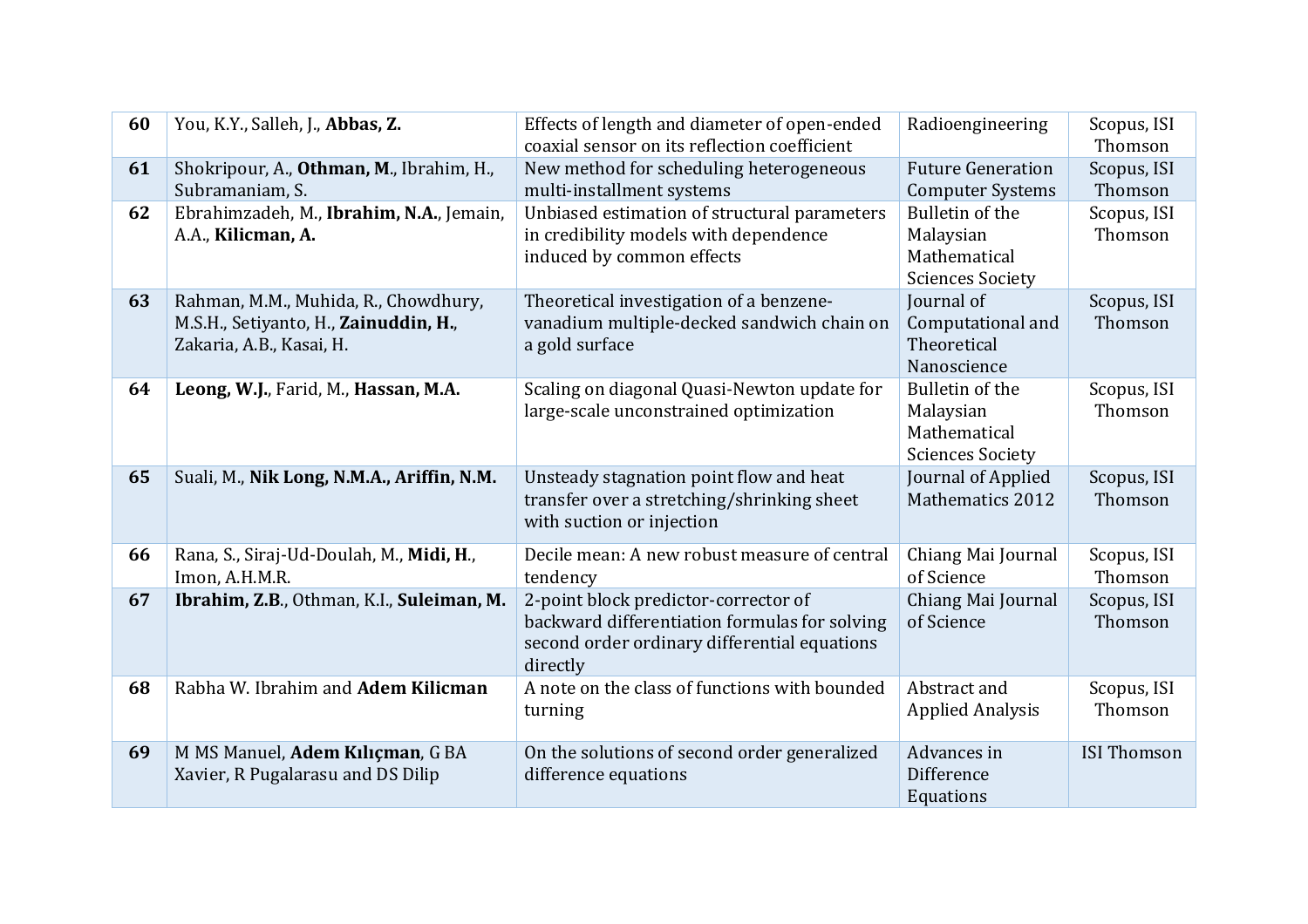| 70 | Adem Kilicman, Omer Altun                                          | On the Solutions of Some Boundary Value<br>Problems by Using differential<br><b>Transformation Method with Convolution</b><br>Terms                           | Filomat                                                    | <b>ISI Thomson</b>     |
|----|--------------------------------------------------------------------|---------------------------------------------------------------------------------------------------------------------------------------------------------------|------------------------------------------------------------|------------------------|
| 71 | Kaveh Kiani & Jayanthi Arasan                                      | Gompertz model with time-dependent<br>covariate in the presence of interval-, right-<br>and left-censored data                                                | Journal of<br>Statistical<br>Computation and<br>Simulation | <b>ISI Thomson</b>     |
| 72 | Banerjee, S., Banerjee, M.                                         | Noise induced oscillations in time delayed<br>semiconductor laser system                                                                                      | Optics<br>Communications                                   | Scopus, ISI<br>Thomson |
| 73 | S. Jeeva Sathya Theesar, P.<br>Balasubramaniam, and Santo Banerjee | Comment on "Generalized projective<br>synchronization in time-delayed systems:<br>Nonlinear observer approach"                                                | <b>CHAOS</b>                                               | <b>ISI Thomson</b>     |
| 74 | Banerjee, S., Ariffin, M.R.K.                                      | Noise induced synchronization of time-<br>delayed semiconductor lasers and<br>authentication based asymmetric encryption                                      | Optics and Laser<br>Technology                             | Scopus, ISI<br>Thomson |
| 75 | Ameen M.Alkharasani, Mohamed<br><b>Othman</b>                      | M2I2tswTCM: A new efficient optimization<br>marker algorithm to improve fairness<br>bandwidth in DiffServ networks<br>fairness bandwidth in Diff Servnetworks | Journal of Network<br>and Computer<br>Applications         | Scopus, ISI<br>Thomson |
| 76 | Gafurjan Ibragimov and Yusra Salleh                                | Simple Motion Evasion Differential Game of<br>Many Pursuers and One Evader with Integral<br><b>Constraints on Control Functions of Players</b>                | Journal of Applied<br>Mathematics                          | <b>ISI Thomson</b>     |
| 77 | Adem Kılıçman, L. Kargaran Dehkordi,<br>and M. Tavassoli Kajani    | Numerical Solution of Nonlinear Volterra<br><b>Integral Equations System Using Simpson's</b><br>$3/8$ Rule                                                    | Mathematical<br>Problems in<br>Engineering                 | <b>ISI Thomson</b>     |
| 78 | S. K. Q. Al-Omari and A. Kiliçman                                  | Note on Boehmians for Class of Optical<br><b>Fresnel Wavelet Transforms</b>                                                                                   | Journal of<br><b>Function Spaces</b><br>and Applications   | <b>ISI Thomson</b>     |
| 79 | Asma Ali Elbeleze, Adem Kiliçman, and<br>Bachok M. Taib            | Application of Homotopy Perturbation and<br>Variational Iteration Methods for Fredholm                                                                        | Abstract and<br><b>Applied Analysis</b>                    | <b>ISI Thomson</b>     |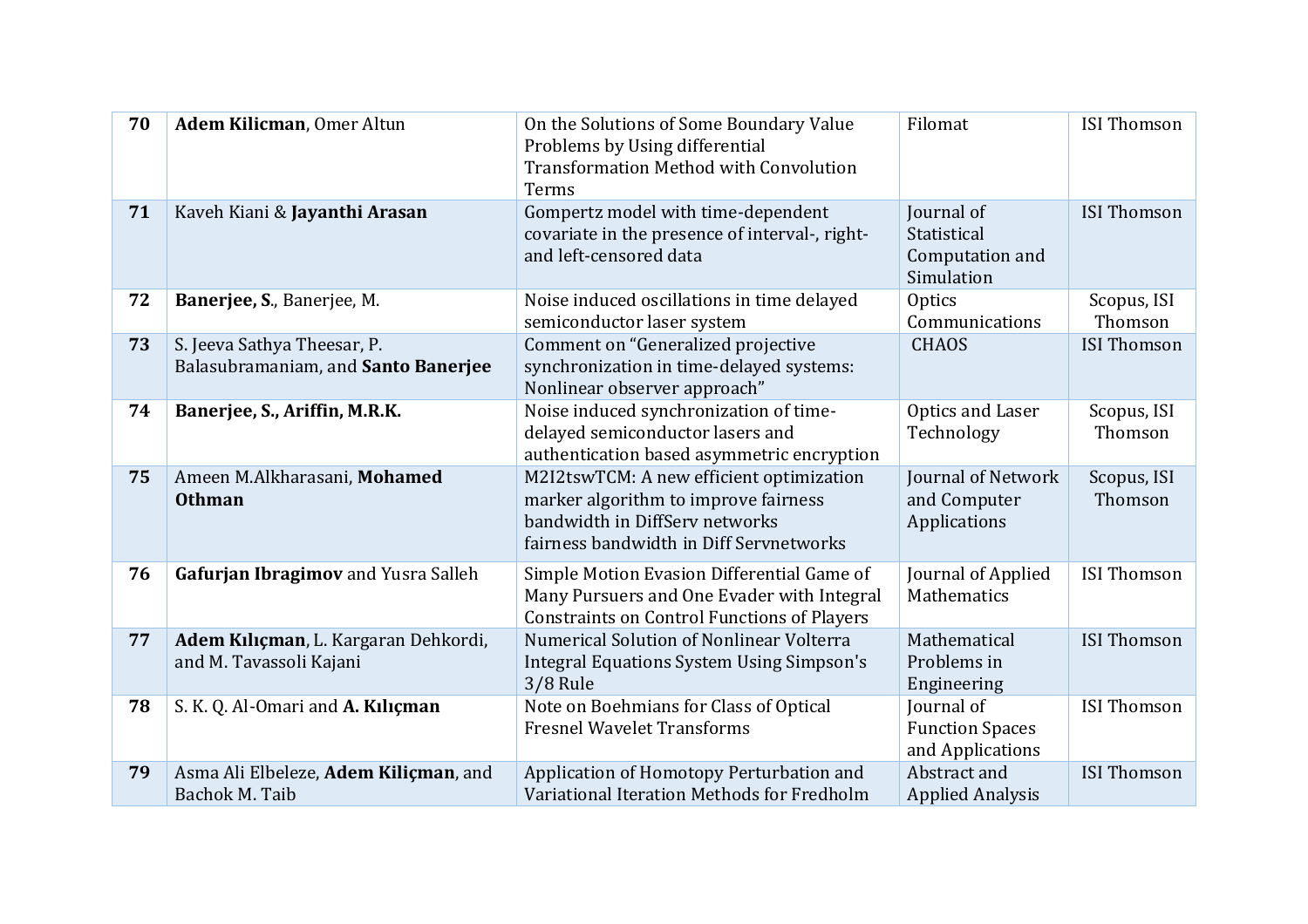|    |                                                                                   | <b>Integrodifferential Equation of Fractional</b><br>Order                                                                        |                                                            |                        |
|----|-----------------------------------------------------------------------------------|-----------------------------------------------------------------------------------------------------------------------------------|------------------------------------------------------------|------------------------|
| 80 | Mojgan Afshari, Kamariah Abu Bakar,<br>Wong Su Luan, Saedah Siraj                 | <b>Factors Affecting The Transformational</b><br>Leadership Role Of Principals In<br><b>Implementing Ict In Schools</b>           | Turkish Online<br>Journal of<br>Educational<br>Technology  | <b>ISI Thomson</b>     |
| 81 | Bachok, N., Ishak, A., Pop, I.                                                    | The boundary layers of an unsteady<br>stagnation-point flow in a nanofluid                                                        | International<br>Journal of Heat<br>and Mass Transfer      | Scopus, ISI<br>Thomson |
| 82 | Saif, A., Othman, M., Subramaniam, S.,<br>Hamid, N.A.W.A.                         | An enhanced A-MSDU frame aggregation<br>scheme for 802.11n wireless networks                                                      | <b>Wireless Personal</b><br>Communications                 | Scopus, ISI<br>Thomson |
| 83 | Mohammad Maleki, M.tavassoli Kajani, I.<br>Hashim, A. Kilicman, and K. A. M. Atan | A nonclassical radau collocation method for<br>nonlinear initial-value problems with<br>applications to lane-emden type equations | Journal of Applied<br>Mathematics                          | ISI Thomson,<br>Scopus |
| 84 | Norihan M. Arifin, Roslinda Nazar, Ioan<br>Pop                                    | Free- and Mixed-Convection Flow Past a<br>Horizontal Surface in a Nanofluid                                                       | Journal Of<br>Thermophysics<br><b>And Heat Transfer</b>    | <b>ISI Thomson</b>     |
| 85 | Chris Bambey Guure, Noor Akma<br><b>Ibrahim</b>                                   | Bayesian analysis of the Survival Function<br>and Failure Rate of Weibull Distribution with<br><b>Censored Data</b>               | Mathematical<br>Problems in<br>Engineering                 | ISI Thomson,<br>Scopus |
| 86 | Aljawadi, B.A.I., Bakar, M.R.A., Ibrahim,<br><b>N.A.</b>                          | Nonparametric versus parametric estimation<br>of the cure fraction using interval censored<br>data                                | Communications<br>in Statistics -<br>Theory and<br>Methods | ISI Thomson,<br>Scopus |
| 87 | Bachok, N., Ishak, A., Pop, I.                                                    | Boundary layer stagnation-point flow and<br>heat transfer over an exponentially<br>stretching/shrinking sheet in a nanofluid      | International<br>Journal of Heat<br>and Mass Transfer      | ISI Thomson,<br>Scopus |
| 88 | Pashazadeh Atabakan, Z., Klçman, A.,<br>Kazemi Nasab, A.                          | On spectral homotopy analysis method for<br>solving linear volterra and fredholm<br>integrodifferential equations                 | Abstract and<br><b>Applied Analysis</b>                    | ISI Thomson,<br>Scopus |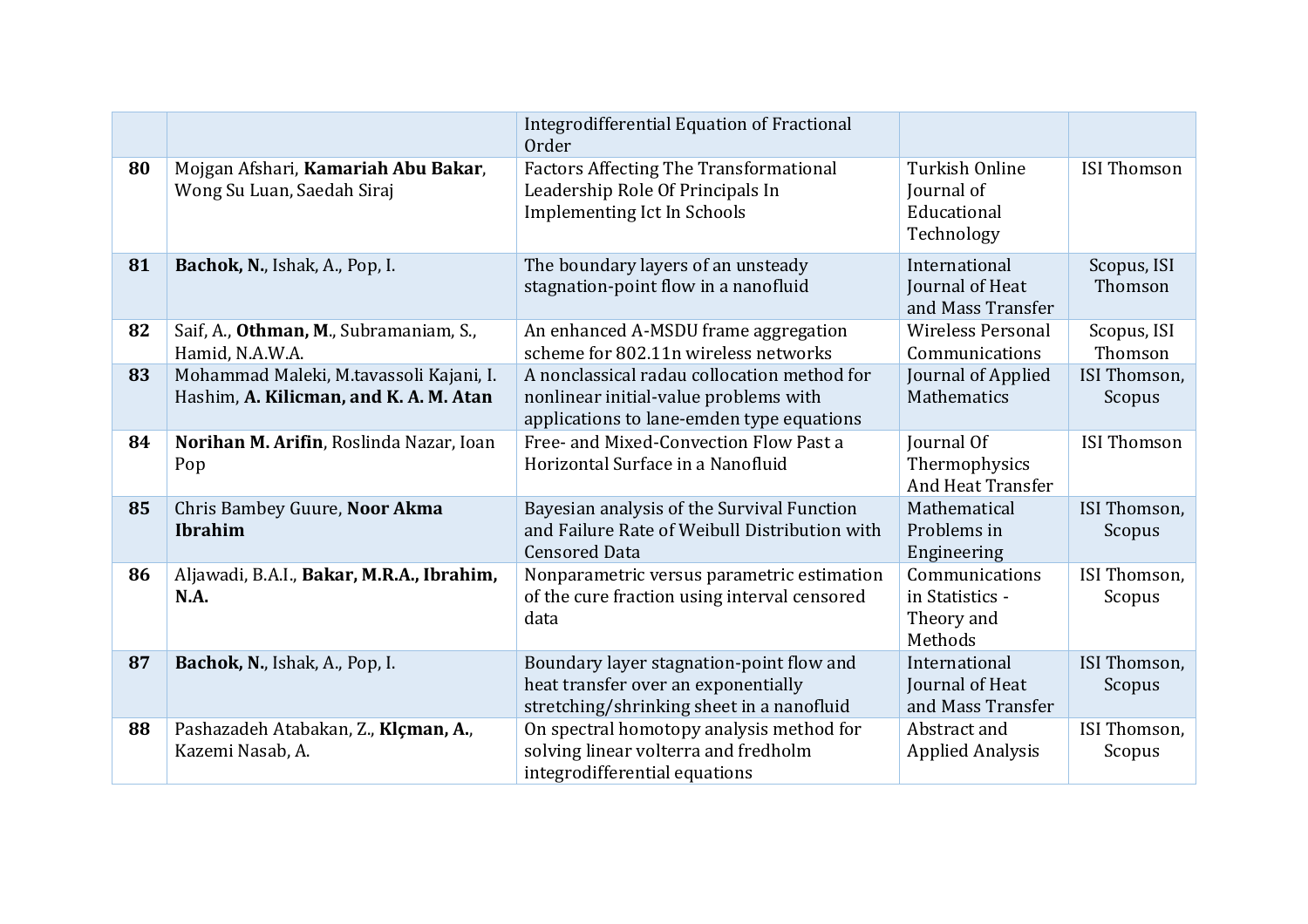| 89 | Ibragimov, G., Satimov, N.                   | A multiplayer pursuit differential game on a                           | Abstract and                 | ISI Thomson,       |
|----|----------------------------------------------|------------------------------------------------------------------------|------------------------------|--------------------|
|    |                                              | closed convex set with integral constraints                            | <b>Applied Analysis</b>      | Scopus             |
| 90 | Kilicman, A., Abazari, R.                    | Travelling wave solutions of the SchröDinger-                          | Abstract and                 | ISI Thomson,       |
|    |                                              | Boussinesq system                                                      | <b>Applied Analysis</b>      | Scopus             |
| 91 | Karmokar, P.K., Shitan, M., Kundu, R.K.      | Factors affecting the yield of high yielding                           | Journal of Food,             | ISI Thomson,       |
|    |                                              | variety Boro rice: An evidence from Rajshahi                           | Agriculture and              | Scopus             |
|    |                                              | district of Bangladesh                                                 | Environment                  |                    |
| 92 | Senu, N., Suleiman, M., Ismail, F., Arifin,  | New 4(3) pairs diagonally implicit Runge-                              | Discrete Dynamics            | ISI Thomson,       |
|    | N.M.                                         | Kutta-Nyström method for periodic IVPs                                 | in Nature and                | Scopus             |
|    |                                              |                                                                        | Society                      |                    |
| 93 | Nadia M. G. Al-Saidi, Mohamad Rushdan        | Password Authentication Based on Fractal                               | Journal of Applied           | <b>ISI Thomson</b> |
|    | Md. Said, and Wan Ainun M. Othman            | <b>Coding Scheme</b>                                                   | Mathematics                  |                    |
|    |                                              |                                                                        |                              |                    |
|    |                                              |                                                                        |                              |                    |
| 94 | Agwa, H.A., Ali, F.M., Kiliçman, A.          | A new integral transform on time scales and                            | Advances in                  | ISI Thomson,       |
|    |                                              | its applications                                                       | Difference                   | Scopus             |
|    |                                              |                                                                        | Equations                    |                    |
|    |                                              |                                                                        |                              |                    |
| 95 | Chaharborj, S.S., Kiai, S.M.S., Fudziah, I., | Study of quadrupole mass filter supplied with                          | European Journal             | ISI Thomson,       |
|    | Majid, Z.A.                                  | a new impulsional potential                                            | of Mass                      | Scopus             |
|    |                                              |                                                                        | Spectrometry                 |                    |
| 96 | Gholamreza Zabandan, Abasalt Bodaghi         | The Hermite-Hadamard inequality for r-                                 | Journal of                   | <b>ISI Thomson</b> |
|    | and Adem Kılıçman                            | convex functions                                                       | Inequalities and             |                    |
|    |                                              |                                                                        | Applications                 |                    |
| 97 | Mogaibel, H.A., Othman, M.,                  | On-demand channel reservation scheme for                               | Journal of Network           | ISI Thomson,       |
|    | Subramaniam, S., Asilah Wati Abdul           | common traffic in wireless mesh networks                               | and Computer                 | Scopus             |
|    | Hamid, N.                                    |                                                                        | Applications                 |                    |
| 98 | Alkharasani, A.M., Othman, M.                | M 2I 2tswTCM: A new efficient optimization                             | Journal of Network           | ISI Thomson,       |
|    |                                              |                                                                        |                              |                    |
|    |                                              |                                                                        |                              |                    |
|    |                                              | marker algorithm to improve fairness<br>bandwidth in DiffServ networks | and Computer<br>Applications | Scopus             |